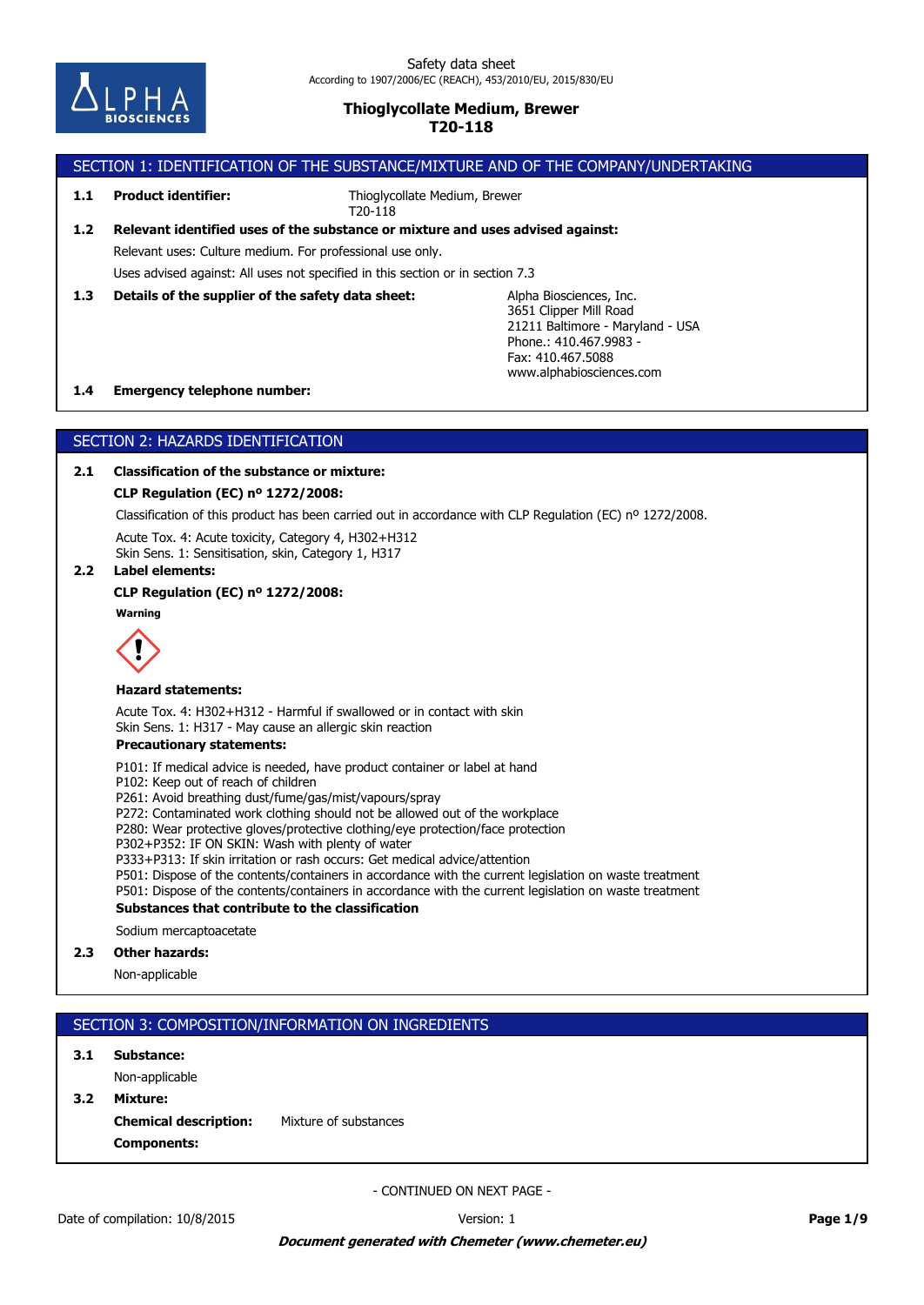

# SECTION 3: COMPOSITION/INFORMATION ON INGREDIENTS (continue)

#### In accordance with Annex II of Regulation (EC) nº1907/2006 (point 3), the product contains:

|                                                                                                 | <b>Identification</b>                                              | Chemical name/Classification<br><b>Concentration</b> |                                                                                               |            |  |
|-------------------------------------------------------------------------------------------------|--------------------------------------------------------------------|------------------------------------------------------|-----------------------------------------------------------------------------------------------|------------|--|
| CAS:                                                                                            | 367-51-1                                                           | Sodium mercaptoacetate                               | Self-classified                                                                               |            |  |
| IEC:                                                                                            | 206-696-4<br>Index: Non-applicable<br>REACH: 01-2119968564-24-XXXX | <b>Regulation 1272/2008</b>                          | ◈◇<br>Acute Tox. 3: H301; Acute Tox. 4: H312; Met. Corr. 1: H290; Skin Sens. 1: H317 - Danger | $2 - 10\%$ |  |
| To obtain more information on the risk of the substances consult sections 8, 11, 12, 15 and 16. |                                                                    |                                                      |                                                                                               |            |  |

# SECTION 4: FIRST AID MEASURES

#### **4.1 Description of first aid measures:**

The symptoms resulting from intoxication can appear after exposure, therefore, in case of doubt, seek medical attention for direct exposure to the chemical product or persistent discomfort, showing the SDS of this product.

#### **By inhalation:**

This product does not contain substances classified as dangerous for inhalation, however, in case of symptoms of intoxication remove the person affected from the exposure area and provide with fresh air. Seek medical attention if the symptoms get worse or persist.

#### **By skin contact:**

Remove contaminated clothing and footwear, rinse skin or shower the person affected if appropriate with plenty of cold water and neutral soap. In serious cases see a doctor. If the product causes burns or freezing, clothing should not be removed as this could worsen the injury caused if it is stuck to the skin. If blisters form on the skin, these should never be burst as this will increase the risk of infection.

### **By eye contact:**

Rinse eyes thoroughly with lukewarm water for at least 15 minutes. Do not allow the person affected to rub or close their eyes. If the injured person uses contact lenses, these should be removed unless they are stuck to the eyes, as this could cause further damage. In all cases, after cleaning, a doctor should be consulted as quickly as possible with the SDS of the product.

# **By ingestion/aspiration:**

Request medical assistance immediately, showing the SDS of this product. Do not induce vomiting, but if it does happen keep the head up to avoid inhalation. In the case of loss of consciousness do not administrate anything orally unless supervised by a doctor. Rinse out the mouth and throat, as they may have been affected during ingestion. Keep the person affected at rest.

# **4.2 Most important symptoms and effects, both acute and delayed:**

Acute and delayed effects are indicated in sections 2 and 11.

#### **4.3 Indication of any immediate medical attention and special treatment needed:**

Non-applicable

# SECTION 5: FIREFIGHTING MEASURES

#### **5.1 Extinguishing media:**

Product is non-flammable under normal conditions of storage, manipulation and use. In the case of inflammation as a result of improper manipulation, storage or use preferably use polyvalent powder extinguishers (ABC powder), in accordance with the Regulation on fire protection systems. IT IS NOT RECOMMENDED to use tap water as an extinguishing agent.

#### **5.2 Special hazards arising from the substance or mixture:**

As a result of combustion or thermal decomposition reactive sub-products are created that can become highly toxic and, consequently, can present a serious health risk.

## **5.3 Advice for firefighters:**

Depending on the magnitude of the fire it may be necessary to use full protective clothing and individual respiratory equipment. Minimum emergency facilities and equipment should be available (fire blankets, portable first aid kit,...) in accordance with Directive 89/654/EC.

#### **Additional provisions:**

Act in accordance with the Internal Emergency Plan and the Information Sheets on actions to take after an accident or other emergencies. Destroy any source of ignition. In case of fire, refrigerate the storage containers and tanks for products susceptible to inflammation, explosion or BLEVE as a result of high temperatures. Avoid spillage of the products used to extinguish the fire into an aqueous medium.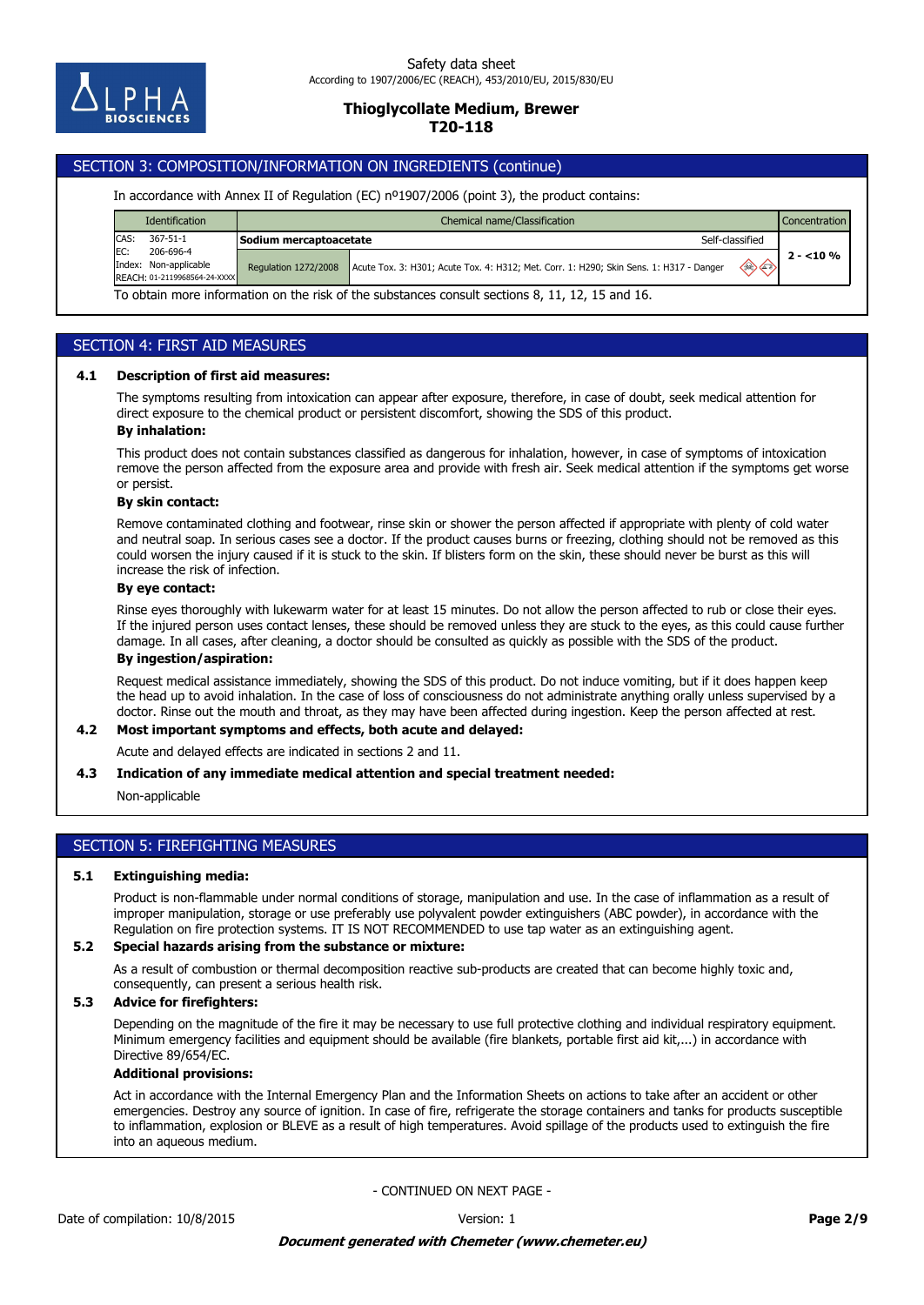

## SECTION 6: ACCIDENTAL RELEASE MEASURES

**6.1 Personal precautions, protective equipment and emergency procedures:**

Sweep up and shovel product or other means and place in container for reuse (preferred) or disposal

### **6.2 Environmental precautions:**

This product is not classified as dangerous to the environment. Keep product away from drains, surface and underground water.

#### **6.3 Methods and material for containment and cleaning up:**

It is recommended:

Sweep up and shovel product or other means and place in container for reuse (preferred) or disposal

## **6.4 Reference to other sections:**

See sections 8 and 13.

# SECTION 7: HANDLING AND STORAGE

#### **7.1 Precautions for safe handling:**

A.- Precautions for safe manipulation

Comply with the current legislation concerning the prevention of industrial risks. Keep containers hermetically sealed. Control spills and residues, destroying them with safe methods (section 6). Avoid leakages from the container. Maintain order and cleanliness where dangerous products are used.

B.- Technical recommendations for the prevention of fires and explosions

Due to its non-flammable nature, the product does not present a fire risk under normal conditions of storage, manipulation and use.

C.- Technical recommendations to prevent ergonomic and toxicological risks

Do not eat or drink during the process, washing hands afterwards with suitable cleaning products.

## D.- Technical recommendations to prevent environmental risks

It is recommended to have absorbent material available at close proximity to the product (See subsection 6.3)

#### **7.2 Conditions for safe storage, including any incompatibilities:**

A.- Technical measures for storage

Maximum time: 48 Months Maximun Temp.: 25 °C Minimum Temp.: 2 °C

B.- General conditions for storage

Avoid sources of heat, radiation, static electricity and contact with food. For additional information see subsection 10.5

## **7.3 Specific end use(s):**

Except for the instructions already specified it is not necessary to provide any special recommendation regarding the uses of this product.

### SECTION 8: EXPOSURE CONTROLS/PERSONAL PROTECTION

#### **8.1 Control parameters:**

Substances whose occupational exposure limits have to be monitored in the work environment

Nuisance dust: Inhalable dust 10 mg/m3 // Respirable dust 4 mg/m3

### **8.2 Exposure controls:**

A.- General security and hygiene measures in the work place

As a preventative measure it is recommended to use basic Personal Protection Equipment, with the corresponding <<CE marking>> in accordance with Directive 89/686/EC. For more information on Personal Protection Equipment (storage, use, cleaning, maintenance, class of protection,…) consult the information leaflet provided by the manufacturer. For more information see subsection 7.1.

All information contained herein is a recommendation which needs some specification from the labour risk prevention services as it is not known whether the company has additional measures at its disposal.

B.- Respiratory protection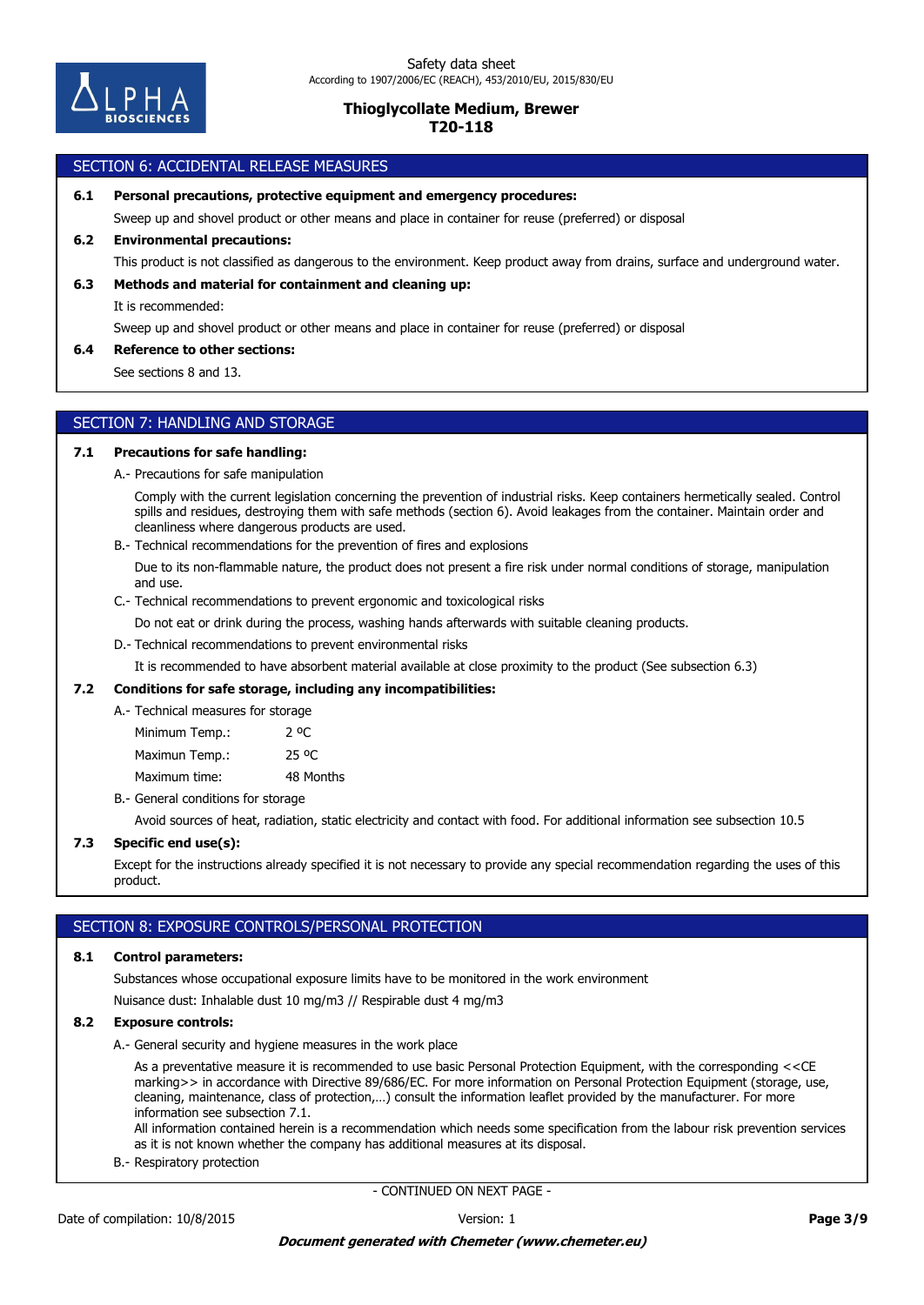

# Safety data sheet According to 1907/2006/EC (REACH), 453/2010/EU, 2015/830/EU

# **Thioglycollate Medium, Brewer T20-118**

|     | SECTION 8: EXPOSURE CONTROLS/PERSONAL PROTECTION (continue)                                                                                                                                                                                                               |                                                                                                    |                                       |                                                                                                                                |                  |                                                                                                                                                                                                                |  |
|-----|---------------------------------------------------------------------------------------------------------------------------------------------------------------------------------------------------------------------------------------------------------------------------|----------------------------------------------------------------------------------------------------|---------------------------------------|--------------------------------------------------------------------------------------------------------------------------------|------------------|----------------------------------------------------------------------------------------------------------------------------------------------------------------------------------------------------------------|--|
|     | Pictogram                                                                                                                                                                                                                                                                 | <b>PPE</b>                                                                                         | Labelling                             | <b>CEN Standard</b>                                                                                                            |                  | <b>Remarks</b>                                                                                                                                                                                                 |  |
|     | Mandatory<br>respiratory tract<br>protection                                                                                                                                                                                                                              | Filter mask for gases and<br>vapours                                                               |                                       | EN 405:2001+A1:2009                                                                                                            |                  | Replace when there is a taste or smell of the<br>contaminant inside the face mask. If the<br>contaminant comes with warnings it is<br>recommended to use isolation equipment.                                  |  |
|     | C.- Specific protection for the hands                                                                                                                                                                                                                                     |                                                                                                    |                                       |                                                                                                                                |                  |                                                                                                                                                                                                                |  |
|     | Pictogram                                                                                                                                                                                                                                                                 | <b>PPE</b>                                                                                         | Labelling                             | <b>CEN Standard</b>                                                                                                            |                  | <b>Remarks</b>                                                                                                                                                                                                 |  |
|     | Mandatory hand<br>protection                                                                                                                                                                                                                                              | NON-disposable chemical<br>protective gloves                                                       |                                       | EN 374-1:2003<br>EN 374-3:2003/AC:2006<br>EN 420:2003+A1:2009                                                                  |                  | The Breakthrough Time indicated by the<br>manufacturer must exceed the period during which<br>the product is being used. Do not use protective<br>creams after the product has come into contact<br>with skin. |  |
|     | D.- Ocular and facial protection                                                                                                                                                                                                                                          |                                                                                                    |                                       |                                                                                                                                |                  |                                                                                                                                                                                                                |  |
|     | Pictogram                                                                                                                                                                                                                                                                 | <b>PPE</b>                                                                                         | Labelling                             | <b>CEN Standard</b>                                                                                                            |                  | Remarks                                                                                                                                                                                                        |  |
|     | Mandatory face<br>protection                                                                                                                                                                                                                                              | Face mask                                                                                          |                                       | EN 166:2001<br>EN 167:2001<br>EN 168:2001<br>EN 172:1994/A1:2000<br>EN 172:1994/A2:2001<br>EN ISO 4007:2012                    |                  | Clean daily and disinfect periodically according to<br>the manufacturer's instructions. Use if there is a<br>risk of splashing.                                                                                |  |
|     | E.- Bodily protection                                                                                                                                                                                                                                                     |                                                                                                    |                                       |                                                                                                                                |                  |                                                                                                                                                                                                                |  |
|     | Pictogram                                                                                                                                                                                                                                                                 | <b>PPE</b>                                                                                         | Labelling                             | <b>CEN Standard</b>                                                                                                            |                  | Remarks                                                                                                                                                                                                        |  |
|     | Mandatory complete<br>body protection                                                                                                                                                                                                                                     | Disposable clothing for<br>protection against chemical<br>risks                                    | <b>CAT III</b>                        | EN 13034:2005+A1:2009<br>EN 168:2001<br>EN ISO 13982-<br>1:2004/A1:2010<br>EN ISO 6529:2001<br>EN ISO 6530:2005<br>EN 464:1994 |                  | For professional use only. Clean periodically<br>according to the manufacturer's instructions.                                                                                                                 |  |
|     | Mandatory foot<br>protection                                                                                                                                                                                                                                              | Safety footwear for<br>protection against chemical<br>risk                                         |                                       | EN ISO 20345:2011<br>EN 13832-1:2006<br>EN ISO 20344:2011                                                                      |                  | Replace boots at any sign of deterioration.                                                                                                                                                                    |  |
|     |                                                                                                                                                                                                                                                                           | F.- Additional emergency measures                                                                  |                                       |                                                                                                                                |                  |                                                                                                                                                                                                                |  |
|     | Emergency measure                                                                                                                                                                                                                                                         |                                                                                                    | <b>Standards</b>                      | Emergency measure                                                                                                              |                  | <b>Standards</b>                                                                                                                                                                                               |  |
|     | ш<br>Emergency shower                                                                                                                                                                                                                                                     |                                                                                                    | <b>ANSI Z358-1</b><br>ISO 3864-1:2002 |                                                                                                                                | Eyewash stations | DIN 12 899<br>ISO 3864-1:2002                                                                                                                                                                                  |  |
|     | <b>Environmental exposure controls:</b><br>In accordance with the community legislation for the protection of the environment it is recommended to avoid environmental<br>spillage of both the product and its container. For additional information see subsection 7.1.D |                                                                                                    |                                       |                                                                                                                                |                  |                                                                                                                                                                                                                |  |
|     | SECTION 9: PHYSICAL AND CHEMICAL PROPERTIES                                                                                                                                                                                                                               |                                                                                                    |                                       |                                                                                                                                |                  |                                                                                                                                                                                                                |  |
|     |                                                                                                                                                                                                                                                                           |                                                                                                    |                                       |                                                                                                                                |                  |                                                                                                                                                                                                                |  |
| 9.1 | Information on basic physical and chemical properties:                                                                                                                                                                                                                    |                                                                                                    |                                       |                                                                                                                                |                  |                                                                                                                                                                                                                |  |
|     | For complete information see the product datasheet.                                                                                                                                                                                                                       |                                                                                                    |                                       |                                                                                                                                |                  |                                                                                                                                                                                                                |  |
|     |                                                                                                                                                                                                                                                                           | Appearance:                                                                                        |                                       |                                                                                                                                |                  |                                                                                                                                                                                                                |  |
|     | Solid<br>Physical state at 20 °C:<br>Not available<br>Appearance:                                                                                                                                                                                                         |                                                                                                    |                                       |                                                                                                                                |                  |                                                                                                                                                                                                                |  |
|     | Color:<br>Not available                                                                                                                                                                                                                                                   |                                                                                                    |                                       |                                                                                                                                |                  |                                                                                                                                                                                                                |  |
|     | Odor:<br>Not available                                                                                                                                                                                                                                                    |                                                                                                    |                                       |                                                                                                                                |                  |                                                                                                                                                                                                                |  |
|     |                                                                                                                                                                                                                                                                           | *Not relevant due to the nature of the product, not providing information property of its hazards. |                                       |                                                                                                                                |                  |                                                                                                                                                                                                                |  |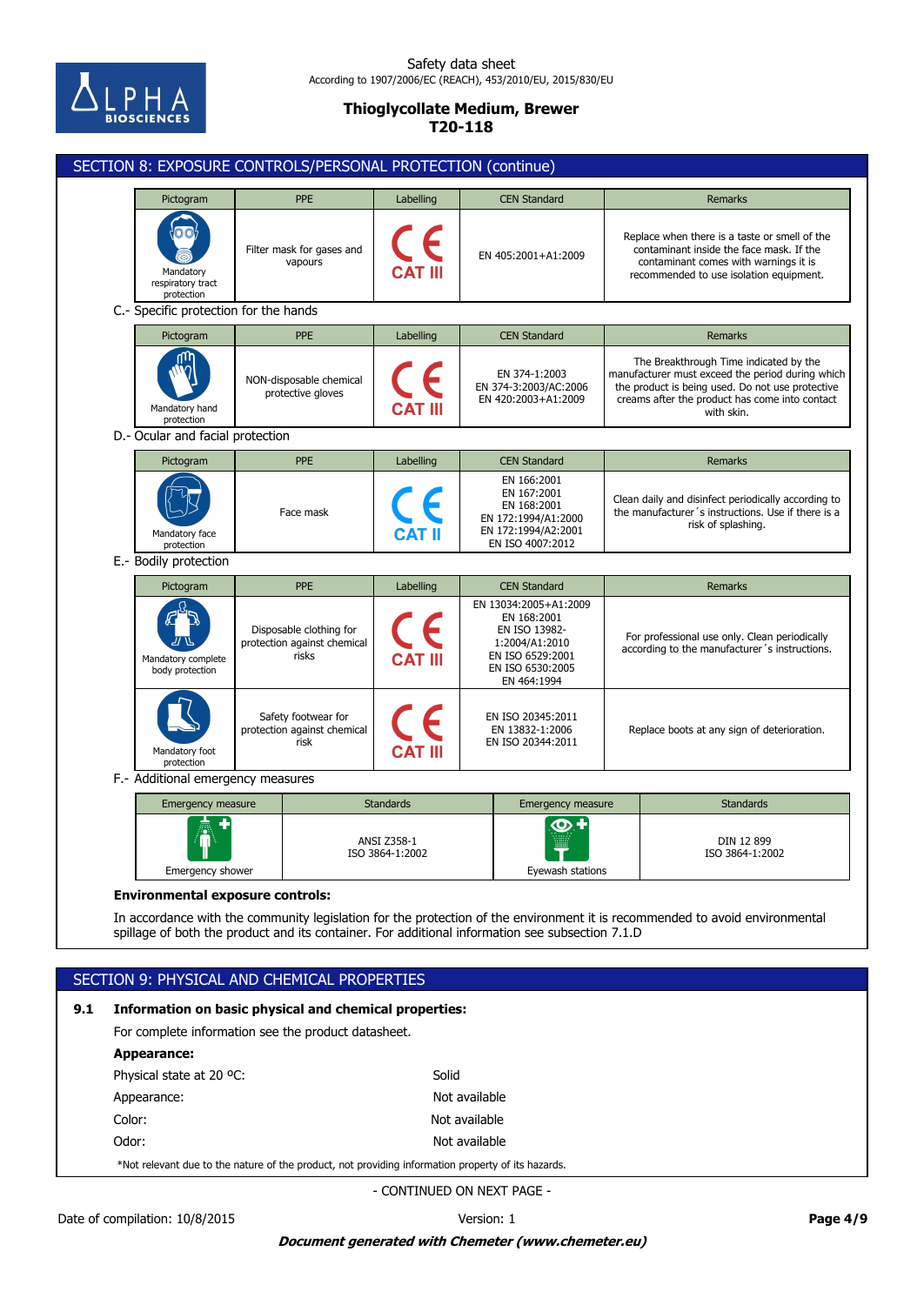

|     | SECTION 9: PHYSICAL AND CHEMICAL PROPERTIES (continue)                                             |                        |  |  |
|-----|----------------------------------------------------------------------------------------------------|------------------------|--|--|
|     | <b>Volatility:</b>                                                                                 |                        |  |  |
|     | Boiling point at atmospheric pressure:                                                             | Non-applicable *       |  |  |
|     | Vapour pressure at 20 °C:                                                                          | Non-applicable *       |  |  |
|     | Vapour pressure at 50 °C:                                                                          | Non-applicable *       |  |  |
|     | Evaporation rate at 20 °C:                                                                         | Non-applicable *       |  |  |
|     | <b>Product description:</b>                                                                        |                        |  |  |
|     | Density at 20 °C:                                                                                  | Non-applicable *       |  |  |
|     | Relative density at 20 °C:                                                                         | Non-applicable *       |  |  |
|     | Dynamic viscosity at 20 °C:                                                                        | Non-applicable *       |  |  |
|     | Kinematic viscosity at 20 °C:                                                                      | Non-applicable *       |  |  |
|     | Kinematic viscosity at 40 °C:                                                                      | Non-applicable *       |  |  |
|     | Concentration:                                                                                     | Non-applicable *       |  |  |
|     | pH:                                                                                                | Non-applicable *       |  |  |
|     | Vapour density at 20 °C:                                                                           | Non-applicable *       |  |  |
|     | Partition coefficient n-octanol/water 20 °C:                                                       | Non-applicable *       |  |  |
|     | Solubility in water at 20 °C:                                                                      | Non-applicable *       |  |  |
|     | Solubility properties:                                                                             | Non-applicable *       |  |  |
|     | Decomposition temperature:                                                                         | Non-applicable *       |  |  |
|     | Melting point/freezing point:                                                                      | Non-applicable *       |  |  |
|     | <b>Flammability:</b>                                                                               |                        |  |  |
|     | Flash Point:                                                                                       | Non Flammable (>60 °C) |  |  |
|     | Autoignition temperature:                                                                          | Non-applicable *       |  |  |
|     | Lower flammability limit:                                                                          | Non-applicable *       |  |  |
|     | Upper flammability limit:                                                                          | Non-applicable *       |  |  |
| 9.2 | <b>Other information:</b>                                                                          |                        |  |  |
|     | Surface tension at 20 °C:                                                                          | Non-applicable *       |  |  |
|     | Refraction index:                                                                                  | Non-applicable *       |  |  |
|     | *Not relevant due to the nature of the product, not providing information property of its hazards. |                        |  |  |

| SECTION 10: STABILITY AND REACTIVITY |                                                                                                                       |                  |                         |                       |                |  |
|--------------------------------------|-----------------------------------------------------------------------------------------------------------------------|------------------|-------------------------|-----------------------|----------------|--|
| 10.1                                 | <b>Reactivity:</b>                                                                                                    |                  |                         |                       |                |  |
|                                      | No hazardous reactions are expected if the following technical instructions storage of chemicals. See section 7.      |                  |                         |                       |                |  |
| 10.2                                 | <b>Chemical stability:</b>                                                                                            |                  |                         |                       |                |  |
|                                      | Chemically stable under the conditions of storage, handling and use.                                                  |                  |                         |                       |                |  |
| 10.3                                 | <b>Possibility of hazardous reactions:</b>                                                                            |                  |                         |                       |                |  |
|                                      | Under the specified conditions, hazardous reactions that lead to excessive temperatures or pressure are not expected. |                  |                         |                       |                |  |
| 10.4                                 | <b>Conditions to avoid:</b>                                                                                           |                  |                         |                       |                |  |
|                                      | Applicable for handling and storage at room temperature:                                                              |                  |                         |                       |                |  |
|                                      | Shock and friction                                                                                                    | Contact with air | Increase in temperature | Sunlight              | Humidity       |  |
|                                      | Not applicable                                                                                                        | Not applicable   | Not applicable          | Not applicable        | Not applicable |  |
| 10.5                                 | <b>Incompatible materials:</b>                                                                                        |                  |                         |                       |                |  |
|                                      | Acids                                                                                                                 | Water            | Combustive materials    | Combustible materials | <b>Others</b>  |  |
|                                      | Not applicable                                                                                                        | Not applicable   | Avoid direct impact     | Not applicable        | Not applicable |  |
| 10.6                                 | <b>Hazardous decomposition products:</b>                                                                              |                  |                         |                       |                |  |
| - CONTINUED ON NEXT PAGE -           |                                                                                                                       |                  |                         |                       |                |  |
| Date of compilation: 10/8/2015       |                                                                                                                       |                  | Version: 1              | Page 5/9              |                |  |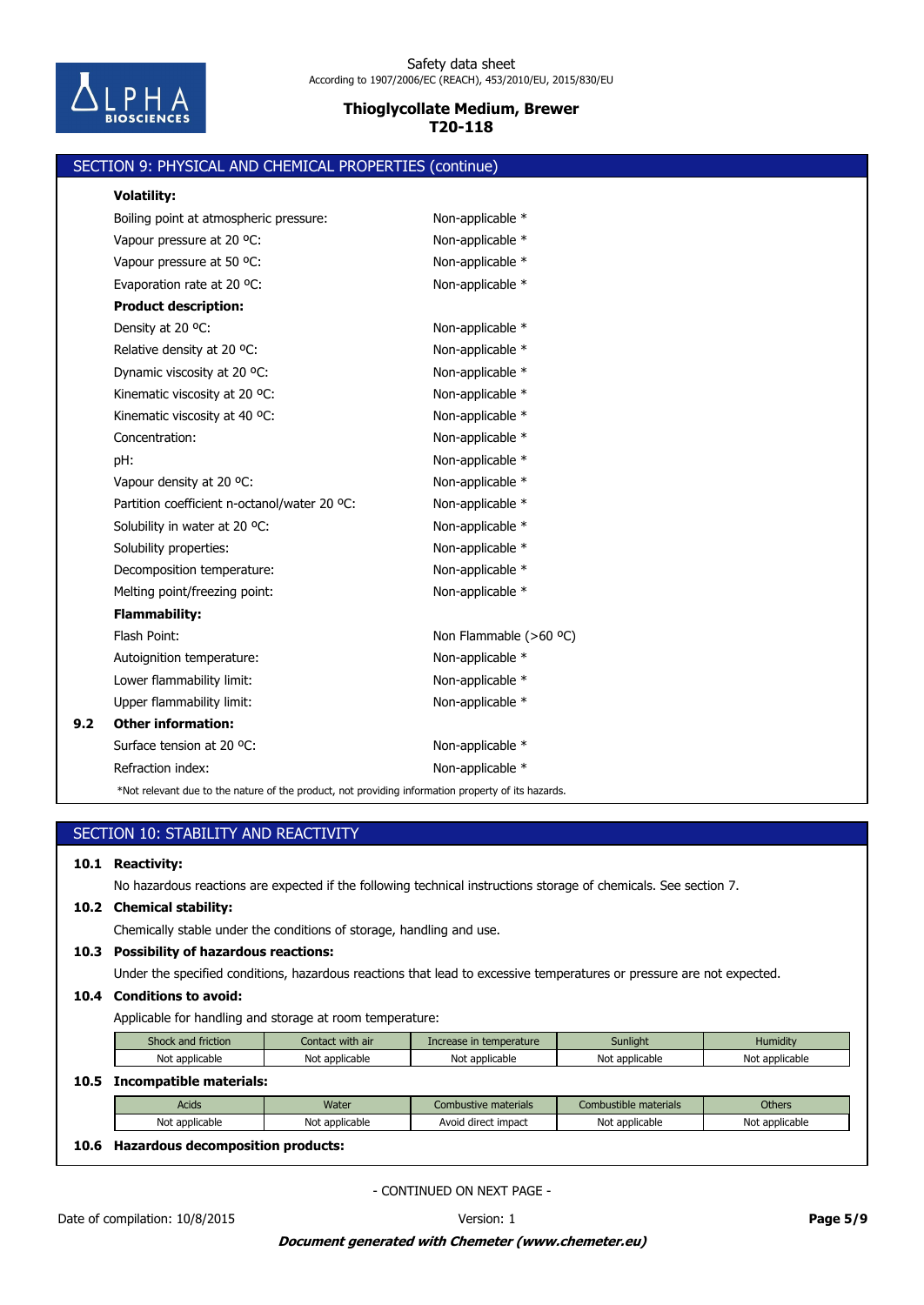

# SECTION 10: STABILITY AND REACTIVITY (continue)

See subsection 10.3, 10.4 and 10.5 to find out the specific decomposition products. Depending on the decomposition conditions, complex mixtures of chemical substances can be released: carbon dioxide (CO2), carbon monoxide and other organic compounds.

# SECTION 11: TOXICOLOGICAL INFORMATION

### **11.1 Information on toxicological effects:**

The experimental information related to the toxicological properties of the product itself is not available

#### **Dangerous health implications:**

A.- Ingestion: In case of exposure that is repetitive, prolonged or at concentrations higher than recommended by the occupational exposure limits, it may result in adverse effects on health depending on the means of exposure:

- Acute toxicity: The consumption of a considerable dose can cause irritation in the throat, abdominal pain, nausea and vomiting.
- Corrosivity/Irritability: Based on available data, the classification criteria are not met, as it does not contain substances classified as dangerous for this effect. For more information see section 3.
- B- Inhalation:

- Acute toxicity: Based on available data, the classification criteria are not met, as it does not contain substances classified as dangerous for inhalation. For more information see section 3.

- Corrosivity/Irritability: Based on available data, the classification criteria are not met, as it does not contain substances classified as dangerous for this effect. For more information see section 3.

C- Contact with the skin and the eyes:

- Contact with the skin: Above all, may have harmful effects for health if the product is absorbed through the skin. For more information on the secondary effects of contact with the skin see section 2.

- Contact with the eyes: Based on available data, the classification criteria are not met, as it does not contain substances classified as dangerous for this effect. For more information see section 3.

D- CMR effects (carcinogenicity, mutagenicity and toxicity to reproduction):

- Carcinogenicity: Based on available data, the classification criteria are not met, as it does not contain substances classified as dangerous for the effects mentioned. For more information see section 3.

- Mutagenicity: Based on available data, the classification criteria are not met, as it does not contain substances classified as dangerous for this effect. For more information see section 3.

Reproductive toxicity: Based on available data, the classification criteria are not met, as it does not contain substances classified as dangerous for this effect. For more information see section 3.

E- Sensitizing effects:

- Respiratory: Based on available data, the classification criteria are not met, as it does not contain substances classified as dangerous with sensibilizising effects. For more information see section 3.

- Cutaneous: Prolonged contact with the skin can result in episodes of allergic contact dermatitis.

F- Specific target organ toxicity (STOT)-time exposure:

Based on available data, the classification criteria are not met, as it does not contain substances classified as dangerous for this effect. For more information see section 3.

G- Specific target organ toxicity (STOT)-repeated exposure:

- Specific target organ toxicity (STOT)-repeated exposure: Based on available data, the classification criteria are not met, as it does not contain substances classified as dangerous for this effect. For more information see section 3.

- Skin: Based on available data, the classification criteria are not met, as it does not contain substances classified as dangerous for this effect. For more information see section 3.

- 
- H- Aspiration hazard:

Based on available data, the classification criteria are not met, as it does not contain substances classified as dangerous for this effect. For more information see section 3.

### **Other information:**

Non-applicable

**Specific toxicology information on the substances:**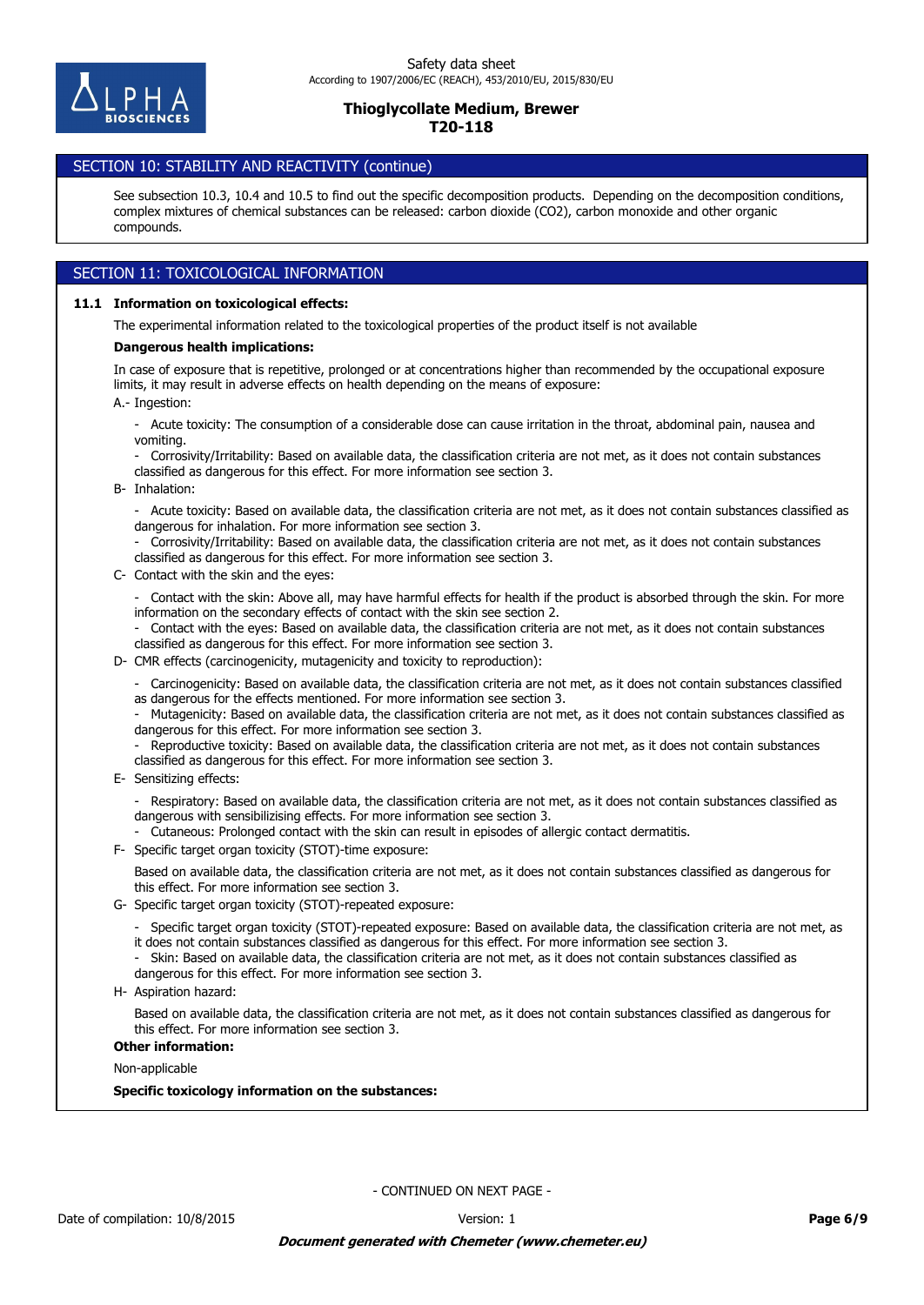

# SECTION 11: TOXICOLOGICAL INFORMATION (continue)

| <b>Identification</b>  | Acute toxicity  |                     | Genus |
|------------------------|-----------------|---------------------|-------|
| Sodium mercaptoacetate | LD50 oral       | $200 \text{ mg/kg}$ | Rat   |
| CAS: 367-51-1          | LD50 dermal     | 1596 mg/kg          | Rat   |
| EC: 206-696-4          | LC50 inhalation | Non-applicable      |       |

# SECTION 12: ECOLOGICAL INFORMATION

The experimental information related to the eco-toxicological properties of the product itself is not available

#### **12.1 Toxicity:**

Not available

# **12.2 Persistence and degradability:**

Not available

- **12.3 Bioaccumulative potential:**
	- Not available

**12.4 Mobility in soil:**

# Not available

Non-applicable **12.5 Results of PBT and vPvB assessment:**

### **12.6 Other adverse effects:**

Not described

# SECTION 13: DISPOSAL CONSIDERATIONS

# **13.1 Waste treatment methods:**

| Code      | Description                                                                                                           | Waste class (Regulation (EU) No<br>1357/2014) |
|-----------|-----------------------------------------------------------------------------------------------------------------------|-----------------------------------------------|
| 16 05 06* | Laboratory chemicals, consisting of or containing hazardous substances, including mixtures of<br>laboratory chemicals | Dangerous                                     |

### **Type of waste (Regulation (EU) No 1357/2014):**

HP6 Acute Toxicity

### **Waste management (disposal and evaluation):**

Consult the authorized waste service manager on the assessment and disposal operations in accordance with Annex 1 and Annex 2 (Directive 2008/98/EC). As under 15 01 (2014/955/EC) of the code and in case the container has been in direct contact with the product, it will be processed the same way as the actual product. Otherwise, it will be processed as non-dangerous residue. We do not recommended disposal down the drain. See paragraph 6.2.

### **Regulations related to waste management:**

In accordance with Annex II of Regulation (EC) nº1907/2006 (REACH) the community or state provisions related to waste management are stated

Community legislation: Directive 2008/98/EC, 2014/955/EU, Regulation (EU) No 1357/2014

# SECTION 14: TRANSPORT INFORMATION

The transport of dangerous goods only applies to finished products.

# SECTION 15: REGULATORY INFORMATION

# **15.1 Safety, health and environmental regulations/legislation specific for the substance or mixture:**

Candidate substances for authorisation under the Regulation (EC) 1907/2006 (REACH): Non-applicable

Substances included in Annex XIV of REACH ("Authorisation List") and sunset date: Non-applicable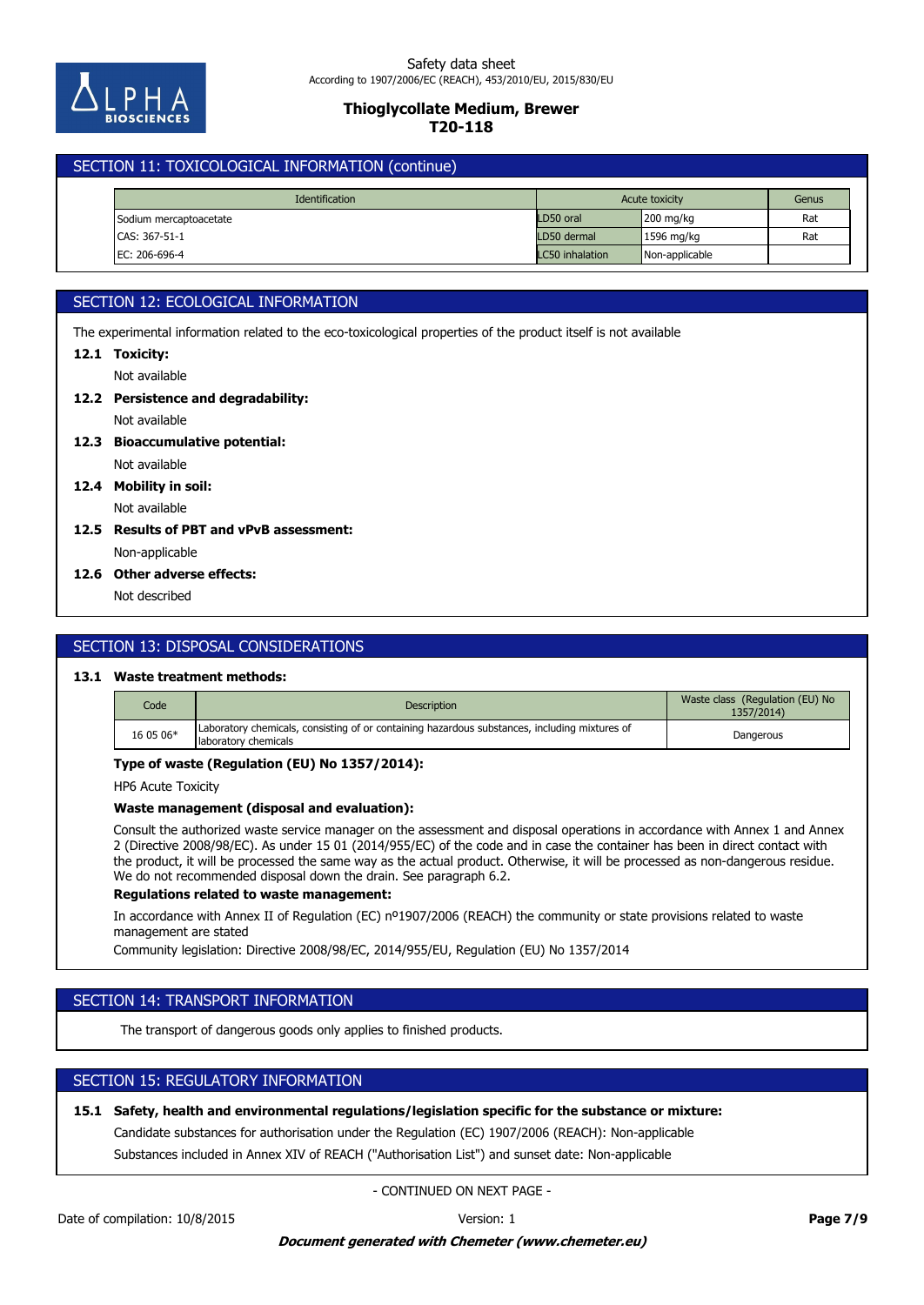

# SECTION 15: REGULATORY INFORMATION (continue)

Regulation (EC) 1005/2009, about substances that deplete the ozone layer: Non-applicable

Active substances for which a decision of non-inclusion onto Annex I (Regulation (EU) No 528/2012): Non-applicable

REGULATION (EU) No 649/2012, in relation to the import and export of hazardous chemical products: Non-applicable

Non-applicable **Limitations to commercialisation and the use of certain dangerous substances and mixtures (Annex XVII, REACH):**

### **Specific provisions in terms of protecting people or the environment:**

It is recommended to use the information included in this safety data sheet as data used in a risk evaluation of the local circumstances in order to establish the necessary risk prevention measures for the manipulation, use, storage and disposal of this product.

### **Other legislation:**

The product could be affected by sectorial legislation

#### **15.2 Chemical safety assessment:**

The supplier has not carried out evaluation of chemical safety.

# SECTION 16: OTHER INFORMATION

#### **Legislation related to safety data sheets:**

This safety data sheet has been designed in accordance with ANNEX II-Guide to the compilation of safety data sheets of Regulation (EC) Nº 1907/2006 (Regulation (EU) Nº 453/2010, Regulation (EC) Nº 2015/830)

### **Modifications related to the previous security card which concerns the ways of managing risks. :**

Non-applicable

#### **Texts of the legislative phrases mentioned in section 2:**

H317: May cause an allergic skin reaction

H302+H312: Harmful if swallowed or in contact with skin

## **Texts of the legislative phrases mentioned in section 3:**

The phrases indicated do not refer to the product itself; they are present merely for informative purposes and refer to the individual components which appear in section 3

### **CLP Regulation (EC) nº 1272/2008:**

Acute Tox. 3: H301 - Toxic if swallowed Acute Tox. 4: H312 - Harmful in contact with skin Met. Corr. 1: H290 - May be corrosive to metals Skin Sens. 1: H317 - May cause an allergic skin reaction

## **Classification procedure:**

Skin Sens. 1: Calculation method Acute Tox. 4: Calculation method

#### **Advice related to training:**

Minimal training is recommended to prevent industrial risks for staff using this product, in order to facilitate their comprehension and interpretation of this safety data sheet, as well as the label on the product.

#### **Principal bibliographical sources:**

http://esis.jrc.ec.europa.eu http://echa.europa.eu http://eur-lex.europa.eu

#### **Abbreviations and acronyms:**

- ADR: European agreement concerning the international carriage of dangerous goods by road

-IMDG: International maritime dangerous goods code

-IATA: International Air Transport Association

-ICAO: International Civil Aviation Organisation

-COD: Chemical Oxygen Demand

-BOD5: 5-day biochemical oxygen demand

-BCF: Bioconcentration factor

-LD50: Lethal Dose 50

-CL50: Lethal Concentration 50

-EC50: Effective concentration 50

-Log-POW: Octanol–water partition coefficient

-Koc: Partition coefficient of organic carbon